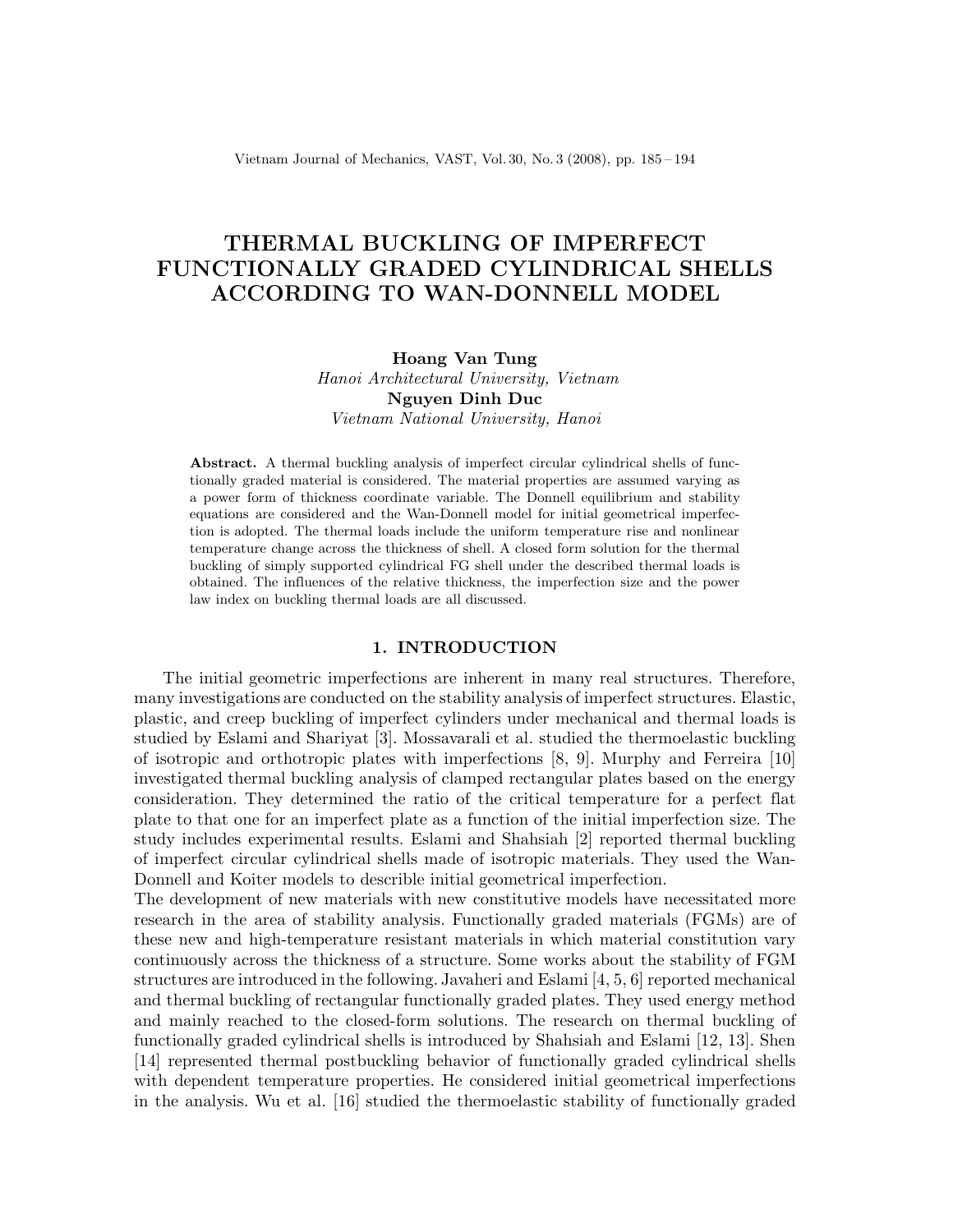cylindrical shells by using the Donnell shell theory. They obtained closed-form solutions for the critical buckling loads with three types of thermal loads being uniform temperature rise, linear temperature change and nonlinear thermal gradient through the thickness direction of shell.

In the present article, mainly motivated by Eslami and Shahsiah [2], the influence of geometrical imperfections on thermal instability of FG shells is investigated. The shell is graded through the thickness direction according to a power law function. The Donnell stability equations are considered and the Wan-Donnell model for axisymmetric imperfection is adopted. The shell is assumed to be simply supported at two ends. The buckling of shell under two types of thermal loads are obtained. The thermal loads are assumed to be uniform temperature rise and nonlinear thermal gradient through the thickness direction. Closed form solutions are given for two types of the assumed thermal loads. The influences of imperfection size, the relative thickness and the power law index on the critical thermal loads are considered and discussed.

## 2. FUNCTIONALLY GRADED SHELL

Functionally graded materials (FGMs) are microscopically inhomogeneous materials in which the mechanical properties vary smoothly and continuously through the thickness. This is achieved by gradually changing the volume fraction of the constituent materials. These materials are made from a mixture of ceramic and metal or a combination of different metals [11]. The ceramic part provides high-temperature resistance due to its low thermal conductivity and metal part prevents fracture because of thermal loadings. FGMs are able to withstand ultra high temperature environments and extremly large thermal gradients while maintaining their structural integrity. FGMs have found diverse engineering applications in aerospace structures, nuclear reactors, chemical plants, etc.

The functionally graded (FG) cylindrical shell is assumed to be a thin shell of length L, thickness h and radius R. The x-axis is taken along a generatrix, the circumferential length subtends an angle  $\theta$ , and the z-axis is directed radially inwards. We assume that the modulus of elasticity E, the coefficient of thermal expansion  $\alpha$  and conductivity K change in the thickness direction z, while the Poisson ratio  $\nu$  is assumed to be constant. The material properties of FG shell are introduced as [13, 16].

$$
E(z) = E_m + E_{cm} \left(\frac{2z + h}{2h}\right)^k,
$$
  
\n
$$
\alpha(z) = \alpha_m + \alpha_{cm} \left(\frac{2z + h}{2h}\right)^k,
$$
  
\n
$$
K(z) = K_m + K_{cm} \left(\frac{2z + h}{2h}\right)^k,
$$
  
\n
$$
\nu(z) = \nu
$$
\n(1)

where

$$
E_{cm} = E_c - E_m \quad , \quad \alpha_{cm} = \alpha_c - \alpha_m \quad , \quad K_{cm} = K_c - K_m \quad , \tag{2}
$$

and subscripts " $m$ " and " $c$ " refer to the metal and ceramic constituents, respectively. The variable z is the thickness coordinate  $(-h/2 \leqslant z \leqslant h/2)$ , where h is the thickness of the shell and  $k$  is the power law index which takes values greater than or equal to zero. The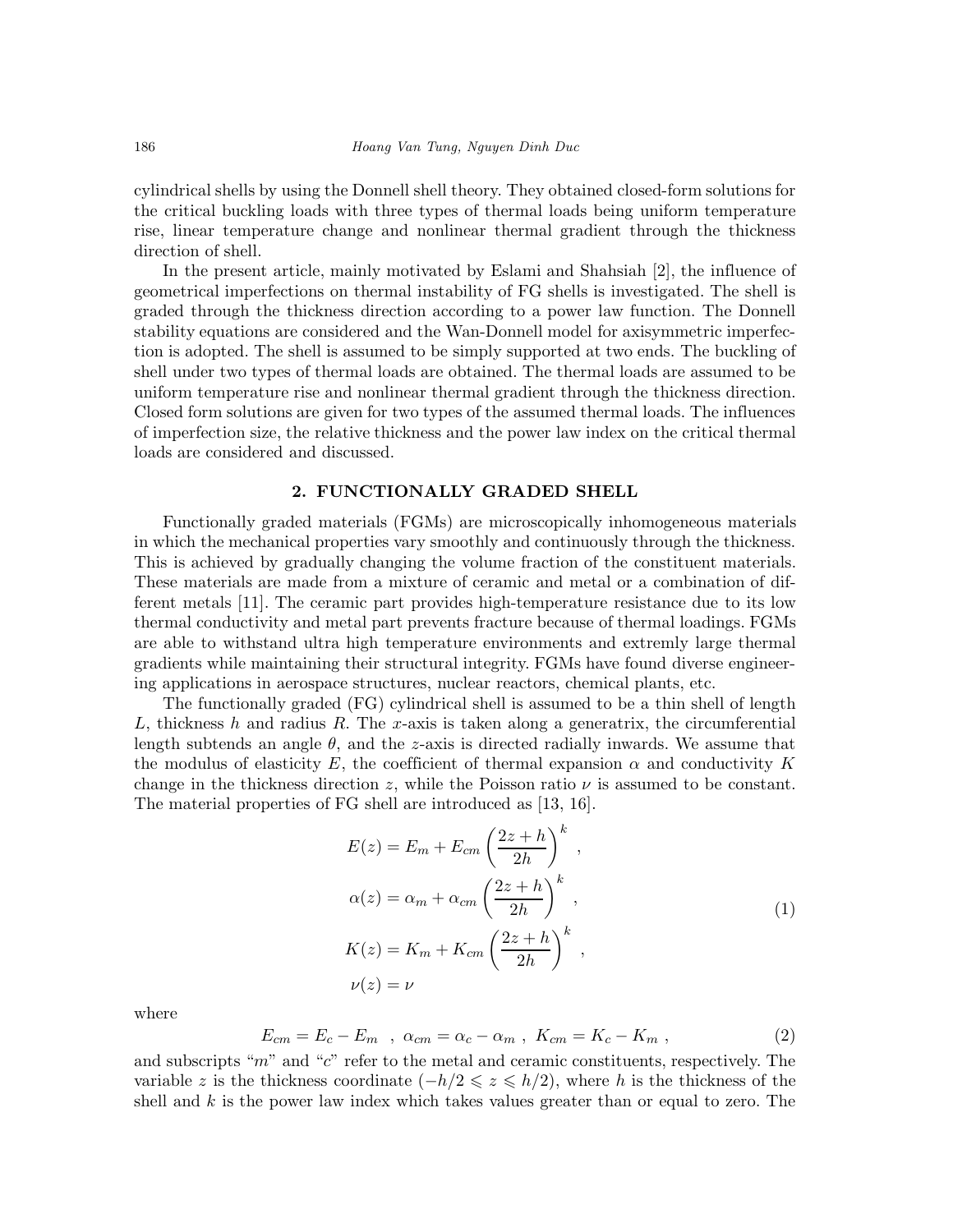variation of the composition of ceramic and metal is linear for  $k = 1$ . The value of k equal to zero represents a fully ceramic shell.

### 3. ANALYSIS

The constitutive relations are written as [16]

$$
N_x = \frac{E_1}{1 - \nu^2} (\varepsilon_{xm} + \nu \varepsilon_{\theta m}) + \frac{E_2}{1 - \nu^2} (k_x + \nu k_\theta) - \frac{\Phi}{1 - \nu},
$$
  
\n
$$
N_\theta = \frac{E_1}{1 - \nu^2} (\varepsilon_{\theta m} + \nu \varepsilon_{xm}) + \frac{E_2}{1 - \nu^2} (k_\theta + \nu k_x) - \frac{\Phi}{1 - \nu},
$$
  
\n
$$
N_{x\theta} = \frac{E_1}{2(1 + \nu)} \gamma_x \theta_m + \frac{E_2}{1 + \nu} k_x \theta.
$$
\n(3)

$$
M_x = \frac{E_2}{1 - \nu^2} \left( \varepsilon_{xm} + \nu \varepsilon_{\theta m} \right) + \frac{E_3}{1 - \nu^2} \left( k_x + \nu k_\theta \right) - \frac{\Theta}{1 - \nu} ,
$$
  
\n
$$
M_\theta = \frac{E_2}{1 - \nu^2} \left( \varepsilon_{\theta m} + \nu \varepsilon_{xm} \right) + \frac{E_3}{1 - \nu^2} \left( k_\theta + \nu k_x \right) - \frac{\Theta}{1 - \nu} ,
$$
  
\n
$$
M_{x\theta} = \frac{E_2}{2(1 + \nu)} \gamma_{x\theta m} + \frac{E_3}{1 + \nu} k_{x\theta} .
$$
\n(4)

where

$$
E_1 = E_m h + \frac{E_{cm} h}{k+1},
$$
  
\n
$$
E_2 = \frac{k E_{cm} h^2}{2(k+1)(k+2)},
$$
  
\n
$$
E_3 = \frac{1}{12} E_m h^3 + E_{cm} h^3 \Big[ \frac{1}{k+3} - \frac{1}{k+2} + \frac{1}{4(k+1)} \Big],
$$
  
\n
$$
\Phi = \int_{-h/2}^{h/2} \Big[ E_m + E_{cm} \left( \frac{2z+h}{2h} \right)^k \Big] \Big[ \alpha_m + \alpha_{cm} \left( \frac{2z+h}{2h} \right)^k \Big] \Delta T(x, y, z) dz,
$$
  
\n
$$
\Theta = \int_{-h/2}^{h/2} \Big[ E_m + E_{cm} \left( \frac{2z+h}{2h} \right)^k \Big] \Big[ \alpha_m + \alpha_{cm} \left( \frac{2z+h}{2h} \right)^k \Big] \Delta T(x, y, z) z dz.
$$
\n(5)

In the above equations,  $N_{ij}$  and  $M_{ij}$  are force and moment resultants, respectively,  $\varepsilon_{xm}$ ,  $\varepsilon_{\theta m}$ are the extension strains and  $\gamma_{x\theta m}$  is shear strain at the middle surface of the shell. The curvature changes are shown by  $k_{ij}$ .

The strain displacement relations according to Donnell's assumption [1] as follows.

$$
\varepsilon_{xm} = u_{,x} + \frac{1}{2}w_{,x}^2, \qquad \varepsilon_{\theta m} = (v_{,\theta} + w)/R + w_{,\theta}^2/2R^2, \n\gamma_{x\theta m} = u_{,\theta}/R + v_{,x} + w_{,x}w_{,\theta}/R, \quad k_x = -w_{,xx}, \nk_{\theta} = -w_{,\theta\theta}/R^2, \qquad k_{x\theta} = -w_{,x\theta}/R,
$$
\n(6)

where  $u, v, w$  are the axial, circumferential, and deflection displacements of the shell and the comma symbols partial derivative.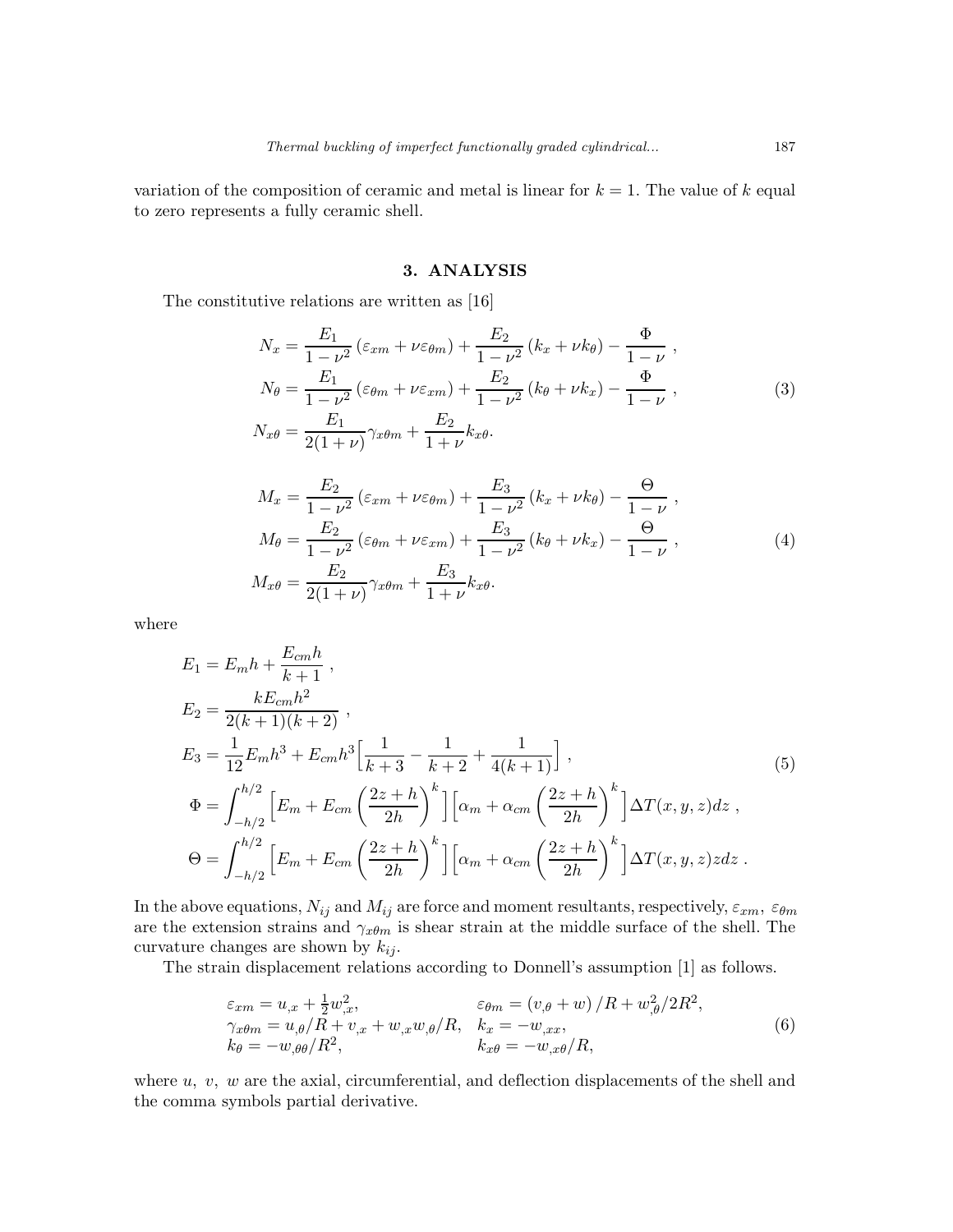By using Donnell shell theory [1], the equilibrium equations of FG cylindrical shell are derived as

$$
RN_{x,x} + N_{x\theta,\theta} = 0 ,
$$
  
\n
$$
RN_{x\theta,x} + N_{\theta,\theta} = 0 ,
$$
  
\n
$$
D\triangle\triangle w + \frac{1}{R}N_{\theta} - [N_xw_{,xx} + \frac{2}{R}N_{x\theta}w_{,x\theta} + \frac{1}{R^2}N_{\theta}w_{,\theta\theta}] = 0 ,
$$
\n(7)

where

$$
D = \frac{E_1 E_3 - E_2^2}{E_1 (1 - \nu^2)}, \ \Delta = \frac{\partial^2}{\partial x^2} + \frac{1}{R^2} \frac{\partial^2}{\partial \theta^2}.
$$
 (8)

For a slightly imperfect shell, let  $w^*(x, \theta)$  denotes a known small imperfection. This parameter represents a small deviation of the shell middle plane from a flat shape. According to [1], equilibrium equations for the imperfect FG shell are as

$$
RN_{x,x} + N_{x\theta,\theta} = 0, \quad RN_{x\theta,x} + N_{\theta,\theta} = 0, \quad D\triangle\triangle w + \frac{1}{R}N_{\theta}
$$
  
- 
$$
\left[N_x \left(w_{,xx} + w_{,xx}^*\right) + \frac{2}{R}N_{x\theta}\left(w_{,x\theta} + w_{,x\theta}^*\right) + \frac{1}{R^2}N_{\theta}\left(w_{,\theta\theta} + w_{,\theta\theta}^*\right)\right] = 0.
$$
 (9)

The stability equations of the shell may be derived by the adjacent equilibrium criterion [1] as follows

$$
RN_{x1,x} + N_{x\theta 1,\theta} = 0, \quad RN_{x\theta 1,x} + N_{\theta 1,\theta} = 0,
$$
  
\n
$$
D\triangle \triangle w_1 + \frac{1}{R}N_{\theta 1} - N_{x0}w_{1,xx} - \frac{2}{R}N_{x\theta 0}w_{1,x\theta} - \frac{1}{R^2}N_{\theta 0}w_{1,\theta\theta} -
$$
  
\n
$$
\left[N_{x1}\left(w_{0,xx} + w_{,xx}^*\right) + \frac{2}{R}N_{x\theta 1}\left(w_{0,x\theta} + w_{,x\theta}^*\right) + \frac{1}{R^2}N_{\theta 1}\left(w_{0,\theta\theta} + w_{,\theta\theta}^*\right)\right] = 0.
$$
\n(10)

In Eqs. (10), terms with the subscript '0' are related to the state of equilibrium and terms with the subscript '1' are those characterizing the state of stability.

The Wan-Donnell model for the radial imperfection is [1, 2]

$$
w^* = \frac{K-1}{2}w \t{11}
$$

where the coefficient K is a constant value  $0 \leq K \leq 1$ . The value of  $K = 1$  represents a perfect shell. The imperfection  $w^*$  is thus defined as a function of w, the lateral deflection of the FG cylindrical shell. Considering an axisymmetric imperfection, due to the dependency of w to  $w^*$ , the lateral deflection w must be assumed to be axisymmetric. This assumption results in an axisymmetric buckling mode of the FG cylindrical shell, such that

$$
w^* = w^*(x) , \quad w_0 = w_0(x) , \quad w_1 = w_1(x). \tag{12}
$$

The prebuckling force resultants of FG shell under thermal load are determined as [2, 12]

$$
N_{x0} = -\frac{\Phi}{1-\nu} \ , \quad N_{\theta 0} = 0 \ , \quad N_{x\theta 0} = 0. \tag{13}
$$

Putting Eqs. (12), (13) into Eqs. (9) and (10) gives the equilibrium equation

$$
Dw_{0,xxxx} - N_{x0} (w_{0,xx} + w_{,xx}^*) = 0 , \qquad (14)
$$

and the stability equation

$$
Dw_{1,xxxx} + \frac{1}{R}f_{,xx} - N_{x0}w_{1,xx} - f_{,yy}\left(w_{0,xx} + w_{,xx}^*\right) = 0\tag{15}
$$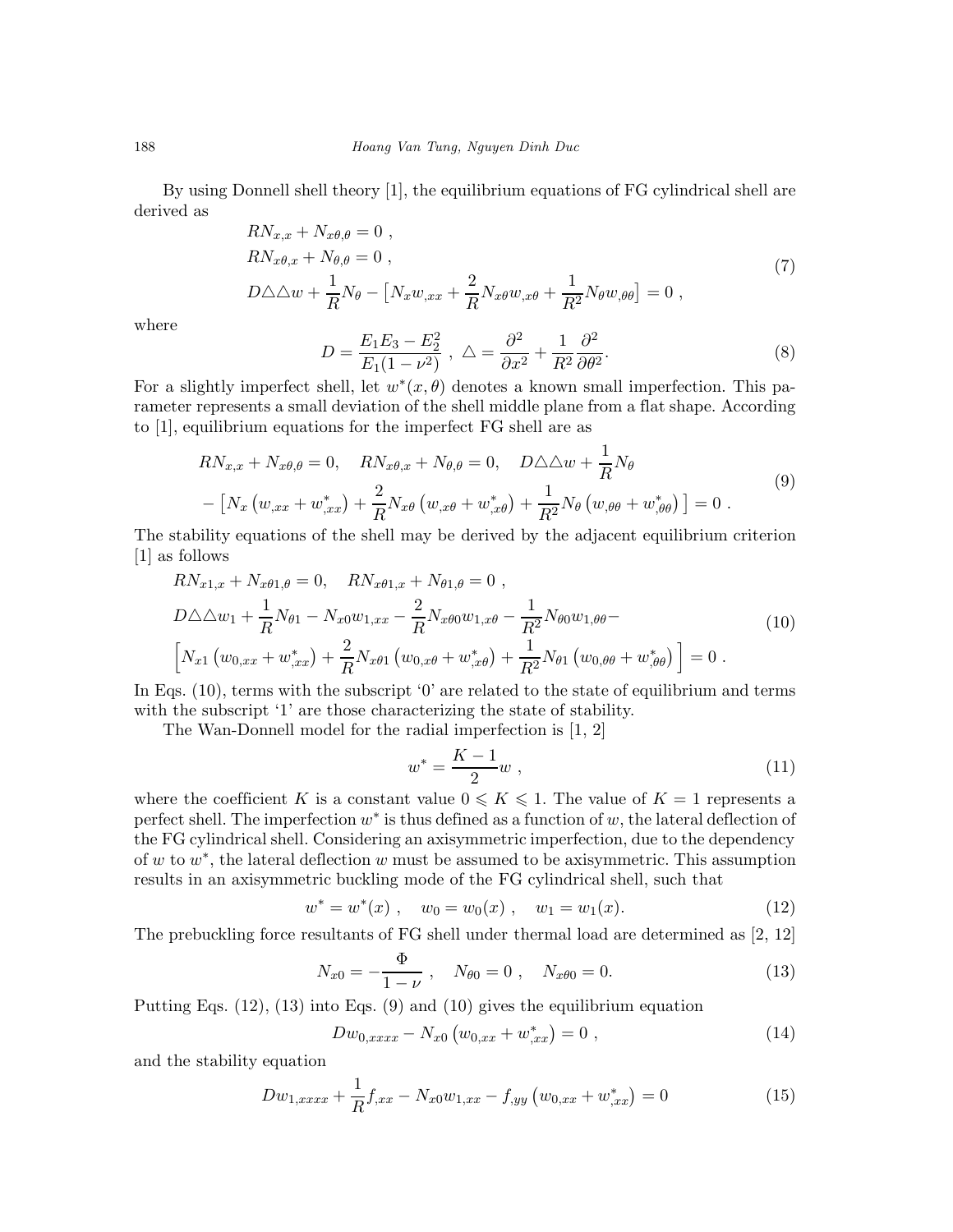of the axisymmetric imperfect FG cylindrical shell, where a change of variable  $y = R\theta$  and a stress function  $f(x, y)$  has been used, such as

$$
N_{x1} = f_{,yy} , N_{y1} = f_{,xx} , N_{xy1} = -f_{,xy}.
$$
 (16)

Equation (15) is the Wan-Donnell stability equation of an imperfect FG cylindrical shell. This equation includes two dependent functions,  $w_1$  and  $f$ . To obtain a second equation relating the dependent functions  $w_1$  and f, the compatibility equation may be used, as follows

$$
\varepsilon_{xm1,yy} + \varepsilon_{ym1,xx} - \gamma_{xym1,xy} = 0,\t\t(17)
$$

where  $\varepsilon_{xm1}, \varepsilon_{ym1}, \gamma_{xym1}$  denote parts of the strain components which are linear in stability state displacements  $u_1, v_1, w_1$ . These strains may be written in terms of the displacement components, using Eqs. (6) with consideration of the imperfection term  $w^*$ , as

$$
\varepsilon_{xm1} = u_{1,x} + (w_{0,x} + w_{,x}^*)w_{1,x} ,
$$
  
\n
$$
\varepsilon_{ym1} = v_{1,y} + w_1/R + (w_{0,y} + w_{,y}^*)w_{1,y} ,
$$
  
\n
$$
\gamma_{xym1} = u_{1,y} + v_{1,x} + (w_{0,x} + w_{,x}^*)w_{1,y} + (w_{0,y} + w_{,y}^*)w_{1,x}.
$$
\n(18)

Moreover, from the constitutive relations (3), one can write for stability state as

$$
\varepsilon_{xm1} = \frac{1}{E_1} (N_{x1} - \nu N_{y1} - E_2 k_{x1} + \Phi) ,
$$
  
\n
$$
\varepsilon_{ym1} = \frac{1}{E_1} (N_{y1} - \nu N_{x1} - E_2 k_{y1} + \Phi) ,
$$
  
\n
$$
\gamma_{xym1} = \frac{2}{E_1} [(1 + \nu) N_{xy1} - E_2 k_{xy1}].
$$
\n(19)

From Eqs.  $(17)$ ,  $(18)$ ,  $(19)$ , taking into consideration Eqs.  $(12)$ ,  $(16)$ , we obtain equation

$$
\frac{1}{E_1} \triangle \triangle f = \frac{1}{R} w_{1,xx}.
$$
\n(20)

Equations (14), (15) and (20) are the basic equations used to obtain the critical buckling loads of imperfect FG cylindrical shells. By putting  $k = 0$ , these equations turn into respective ones in [2] for imperfect isotropic and homogeneous shells.

## 3.1. Buckling of imperfect functionally graded shells under uniform temperature rise

Consider a imperfect cylindrical shell of thickness  $h$  and length  $L$  made of functionally graded material. The ends are assumed to be simply supported, where the boundary conditions at  $x = 0$  and  $x = L$  are

$$
w = w_{,xx} = 0 \tag{21}
$$

The lateral imperfection of the shell may be assumed to be

$$
w^* = \frac{(K-1)\zeta}{2} \sin \frac{m\pi x}{L} \,,\tag{22}
$$

where  $\zeta$  is the imperfection size.

Substituting  $N_{x0}$  from (13) into (14) and assuming a solution in the form

$$
w_0 = Asin\frac{m\pi x}{L},\qquad(23)
$$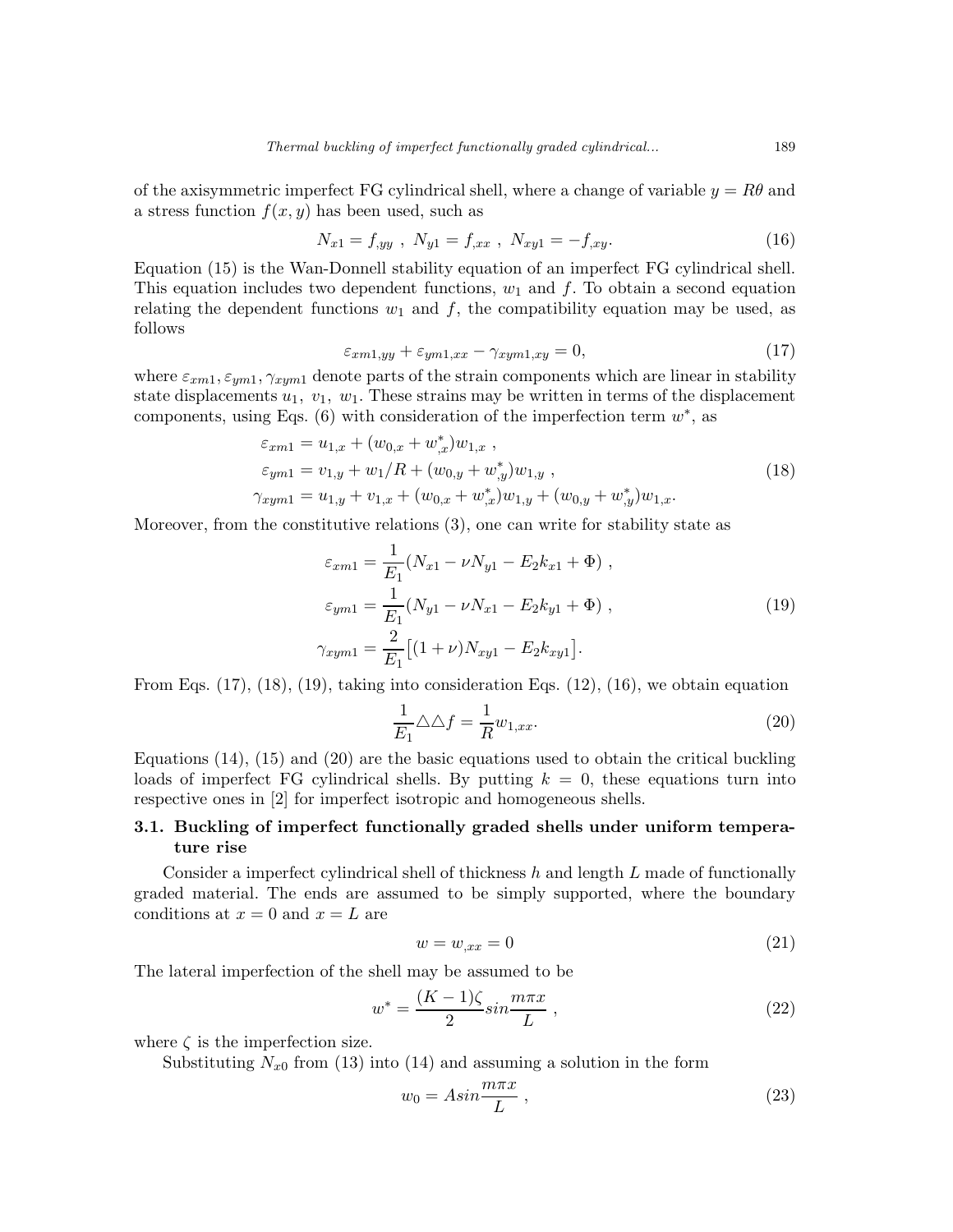which satisfies the simply supported edge conditions at  $x = 0$  and L, the constant A is obtained and the final approximate solution of Eq. (14) is

$$
w_0 = \frac{(K-1)\Phi\zeta}{2D(1-\nu)\left(\frac{m\pi}{L}\right)^2 - 2\Phi} \sin\frac{m\pi x}{L}.
$$
\n(24)

Substituting  $w_0$  and  $w^*$  into Eqs. (15) and (20) yields

$$
R_1 \equiv Dw_{1,xxxx} + \frac{1}{R}f_{,xx} + \left[\frac{\Phi}{1-\nu}w_{1,xx} + (A+H)\left(\frac{m\pi}{L}\right)^2 f_{,yy}\sin\frac{m\pi x}{L}\right] = 0
$$
  
\n
$$
R_2 \equiv \frac{1}{E_1}\triangle\triangle f - \frac{1}{R}w_{1,xx} = 0,
$$
  
\n
$$
\text{re } H \equiv \frac{(K-1)\zeta}{}
$$

where 2

To solve the system of Eqs. (25), with the consideration of the boundary conditions, the approximate solutions are assumed

$$
w_1 = E_m \sin \frac{m\pi x}{L},
$$
  
\n
$$
f = F_m \sin \frac{m\pi x}{L} \cos \frac{y}{R}, \ 0 \le x \le L \ ; 0 \le y \le 2\pi R,
$$
\n
$$
(26)
$$

where  $E_m$ ,  $F_m$  are constant coefficients. Applying the Galerkin mehtod to the system of equation (25). The system of Eqs. (25) yields

$$
\int_0^{2\pi R} \int_0^L R_1 \sin \frac{m\pi x}{L} \cos \frac{y}{R} dx dy = 0 ,
$$
  

$$
\int_0^{2\pi R} \int_0^L R_2 \sin \frac{m\pi x}{L} dx dy = 0
$$
 (27)

where  $R_1, R_2$  designate the left sides of Eq. (25) known as the residues of Galerkin method. The determinant of the system of Eqs. (27) for the coefficients  $E_m$  and  $F_m$  is set to zero, which yields

$$
\Phi_{min} = \frac{D(1-\nu)\pi}{L^2} \left(\frac{8H}{3R} + \pi\right) ,\qquad (28)
$$

obtained with  $m = 1$ . The smallest value of  $\Delta T$  is obtained using Eqs. (5) and (28)

$$
\Delta T_{cr} = \frac{D(1-\nu)\pi}{PL^2} \left(\frac{8H}{3R} + \pi\right) ,\qquad (29)
$$

where

$$
P = E_m \alpha_m h + (E_m \alpha_{cm} + E_{cm} \alpha_m) \frac{h}{k+1} + E_{cm} \alpha_{cm} \frac{h}{2k+1}.
$$
 (30)

# 3.2. Buckling of imperfect FG shell under nonlinear temperature change across the thickness

The steady state heat conduction equation and the related boundary conditions

$$
\frac{d}{dz}\left(K(z)\frac{dT}{dz}\right) = 0 \ , \ T(z)\Big|_{z=-h/2} = T_m \ , T(z)\Big|_{z=h/2} = T_c \ , \tag{31}
$$

where  $T_c$  and  $T_m$  are the temperature of ceramic-rich and metal-rich surfaces, respectively. The solution of Eq. (31) is obtained by means of polynomial series. Taking the first seven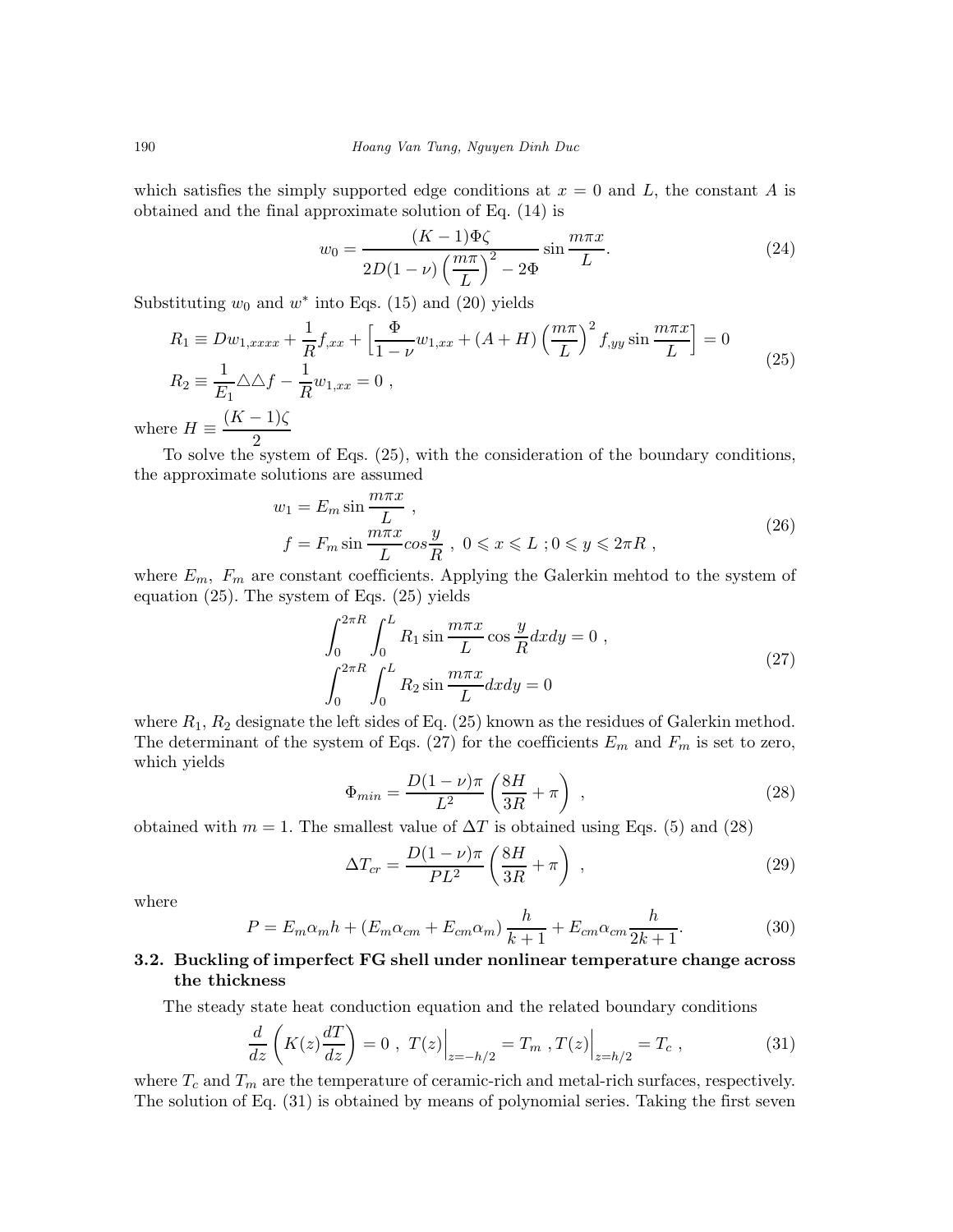terms of the series [16], the solution for temperature distribution across the shell thickness becomes

$$
T(z) = T_m + \frac{\Delta T.r. \sum_{n=0}^{6} \left[ \left( -r^k.K_{cm}/K_m \right)^n / (nk+1) \right]}{\sum_{n=0}^{6} \left[ \left( -K_{cm}/K_m \right)^n / (nk+1) \right]},
$$
\n(32)

where  $\Delta T = T_c - T_m$  and  $r = (2z + h)/2h$ . Putting (32) into (5) and from (28) we obtain

$$
\Delta T_{cr} = \frac{D(1-\nu)\pi}{QL^2} \left(\frac{8H}{3R} + \pi\right) ,\qquad (33)
$$

where

$$
Q = \frac{\sum_{n=0}^{n=6} \left[ (-K_{cm}/K_m)^n / (nk+1) \right]}{h \sum_{n=0}^{n=6} \frac{(-K_{cm})^n}{K_m^n (nk+1)} \left[ \frac{E_m \alpha_m}{nk+2} + \frac{E_m \alpha_{cm} + E_{cm} \alpha_m}{(n+1)k+2} + \frac{E_{cm} \alpha_{cm}}{(n+2)k+2} \right]}
$$
(34)

#### 4. RESULTS AND DISCUSSION

The thermal buckling loads of the imperfect functionally graded cylindrical shell are obtained in closed form solutions for the assumed thermal loadings and represented by Eqs. (29) and (33). These equations indicate that the critical buckling temperature change of an imperfect FG shell is decreased in comparision with a perfect one. The decrease in  $\Delta T_{cr}$  is expressed by an negative imperfection term  $8H/3R$ , which directly depends on the imperfection size  $\zeta$ .

As an example, consider an imperfect ceramic-metal FG shell that consists of aluminum and alumina with following properties [4, 12, 16]

$$
E_m = 70GPa, \alpha_m = 23 \times 10^{-6} / {}^{0}C, K_m = 204W/mK,
$$
  
\n
$$
E_c = 380GPa, \alpha_c = 7.4 \times 10^{-6} / {}^{0}C, K_c = 10.4W/mK, \nu = 0.3.
$$
\n(35)

The shell is assumed to be simply supported on two ends. The variation of  $\Delta T_{cr}$  versus the relative thickness  $h/R$  for two types of thermal loadings is shown in Figs. 1 and 2. These Figs. indicate that the critical thermal loads are increased when the thickness increases. The pure ceramic shell  $(k = 0)$  is remarkably more stable than graded shells, moreover, the greater power law index  $k$  to be, the smaller value of critical thermal loads become for FG shells. This is expected because ceramic-rich shell withstands temperature better than metal-rich one. Especially, FG shell under nonlinear thermal gradient is considerably more stable than under uniform temperature rise.

In Fig. 3, a variation of critical thermal loads versus relative thickness with different imperfection sizes for uniform temperature rise is plotted. It is observed that the critical thermal loads decrease when imperfection sizes to be larger. This is good agreement, in tend, of present result with those reported in [2] for imperfect isotropic circular cylindrical shell under thermal loads.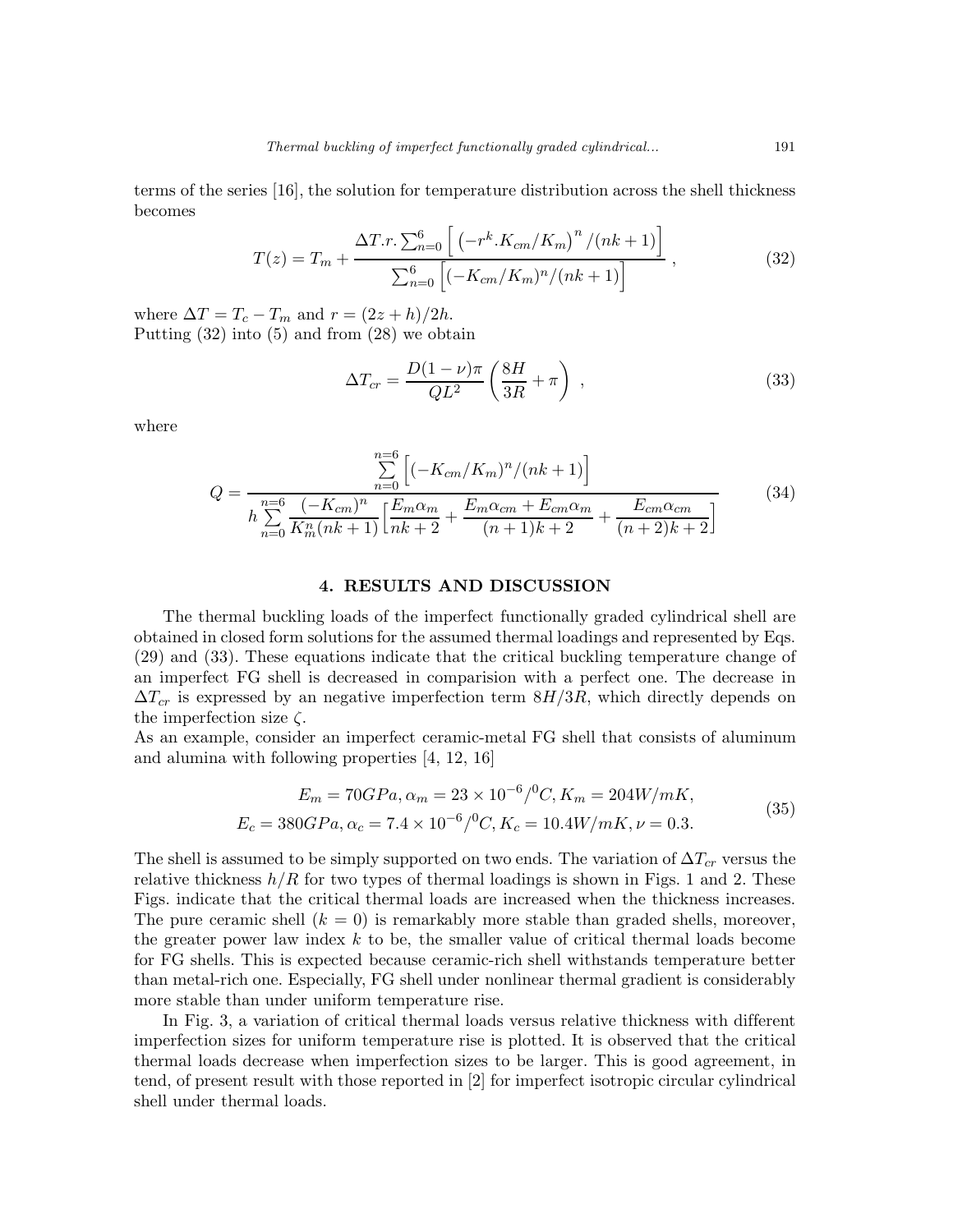

Fig. 1. Critical buckling temperature change of FG shell under uniform temperatue rise versus h/R and power law index



Fig. 2. Critical buckling temperature change of FG shell under nonlinear thermal gradient across the thickness versus h/R and power law index

### 5. CONCLUSIONS

In the present paper, equilibrium, stability, and compability equations for an imperfect functionally graded cylindrical shell are derived. Derivations are based on the Donnell shell theory and the assumption of power law composition for the constituent materials. The imperfection of the shell is assumed to be axisymmetric and follows Wan-Donnell model.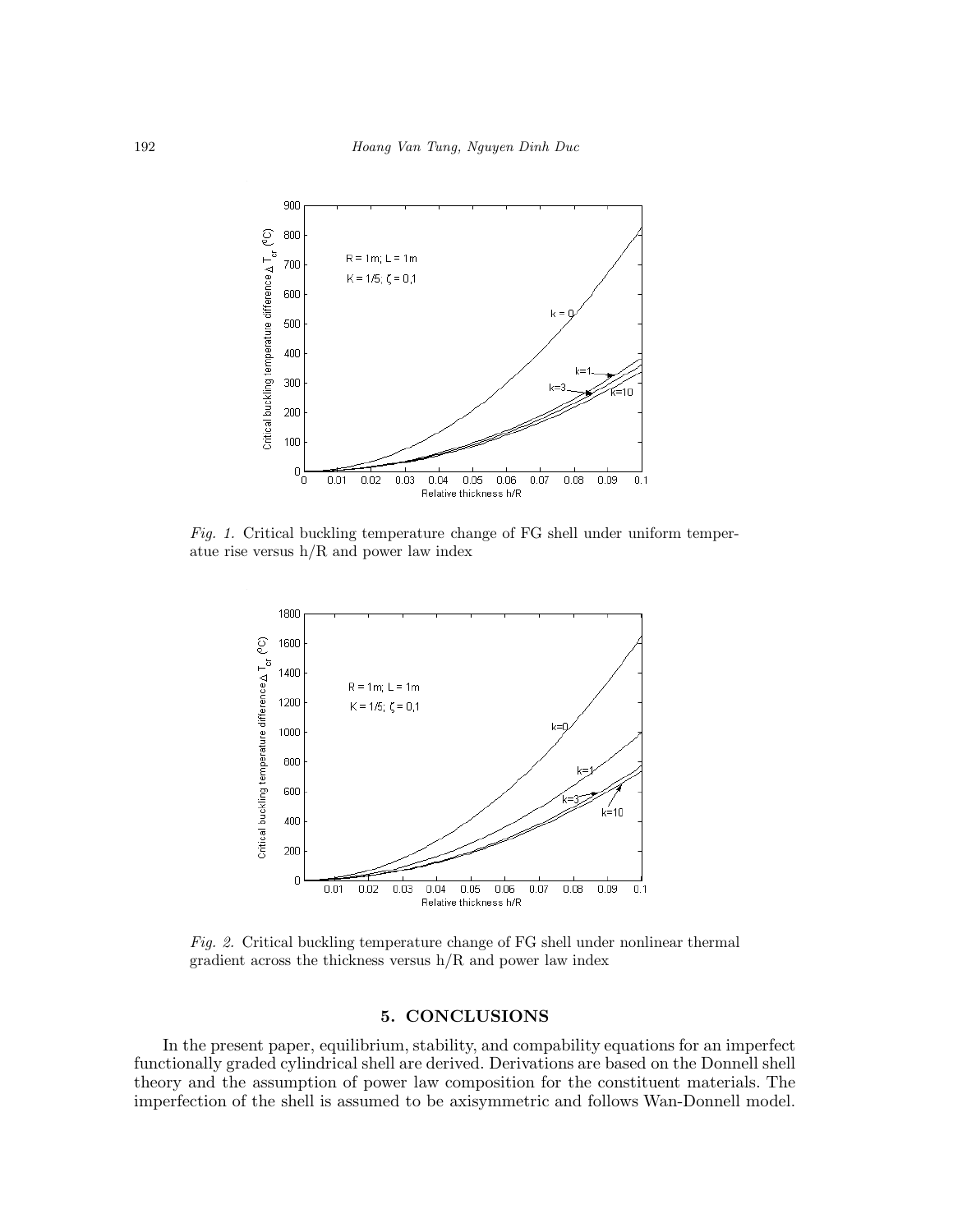

Fig. 3. Critical buckling temperature change of FG shell under uniform temperatue rise versus h/R and imperfection amplitude

The buckling analysis of such a shell under two types of thermal loadings is investigated. The shell buckles at first mode and the followings are concluded:

- (1) The critical buckling temperature change,  $\Delta T_{cr}$ , of an imperfect FG shell is smaller than a perfect one. This decrease is directly indicated in closed form solutions of critical loads.
- (2)  $\Delta T_{cr}$  of a FG shell decreases with the increase of imperfection size  $\zeta$ .
- (3)  $\Delta T_{cr}$  of an imperfect FG cylindrical shell increases with the increase of the relative thickness  $h/R$ . In contrast,  $\Delta T_{cr}$  of imperfect FG shell is reduced when the power law index k increases. The reduction from  $k = 0$  to  $k = 1$  is considerable. However, for  $k > 1$ , it is marginal.
- (4)  $\Delta T_{cr}$  of the shell subjected to nonlinear temperature change across the thickness is considerably greater than the one subjected to uniform temperature rise.

#### ACKNOWLEDGMENT

The results of researching presented in the paper have been performed according to scientific research project of Vietnam National University, Hanoi, coded QGTĐ.08.07. The authors gratefully acknowledge this financial support.

#### **REFERENCES**

- 1. D. O. Brush, B. O. Almroth, Buckling of Bars, Plates and Shells, McGraw-Hill, New York, 1975.
- 2. M. R. Eslami, R. Shahsiah, Thermal buckling of imperfect cylindrical shells, Journal of Thermal Stresses 24 (1) (2001) 71-89.
- 3. M. R. Eslami, M. Shariyat, Elastic, plastic and creep buckling of imperfect cylinders under mechanical and thermal loadings, Journal of Pressure Vessel Technology, Transactions of the ASCE 119 (1) (1997) 27-36.
- 4. R. Javaheri, M. R. Eslami, Thermal buckling of functionally graded plates, *AIAA Journal* 40 (1) (2002) 162-169.